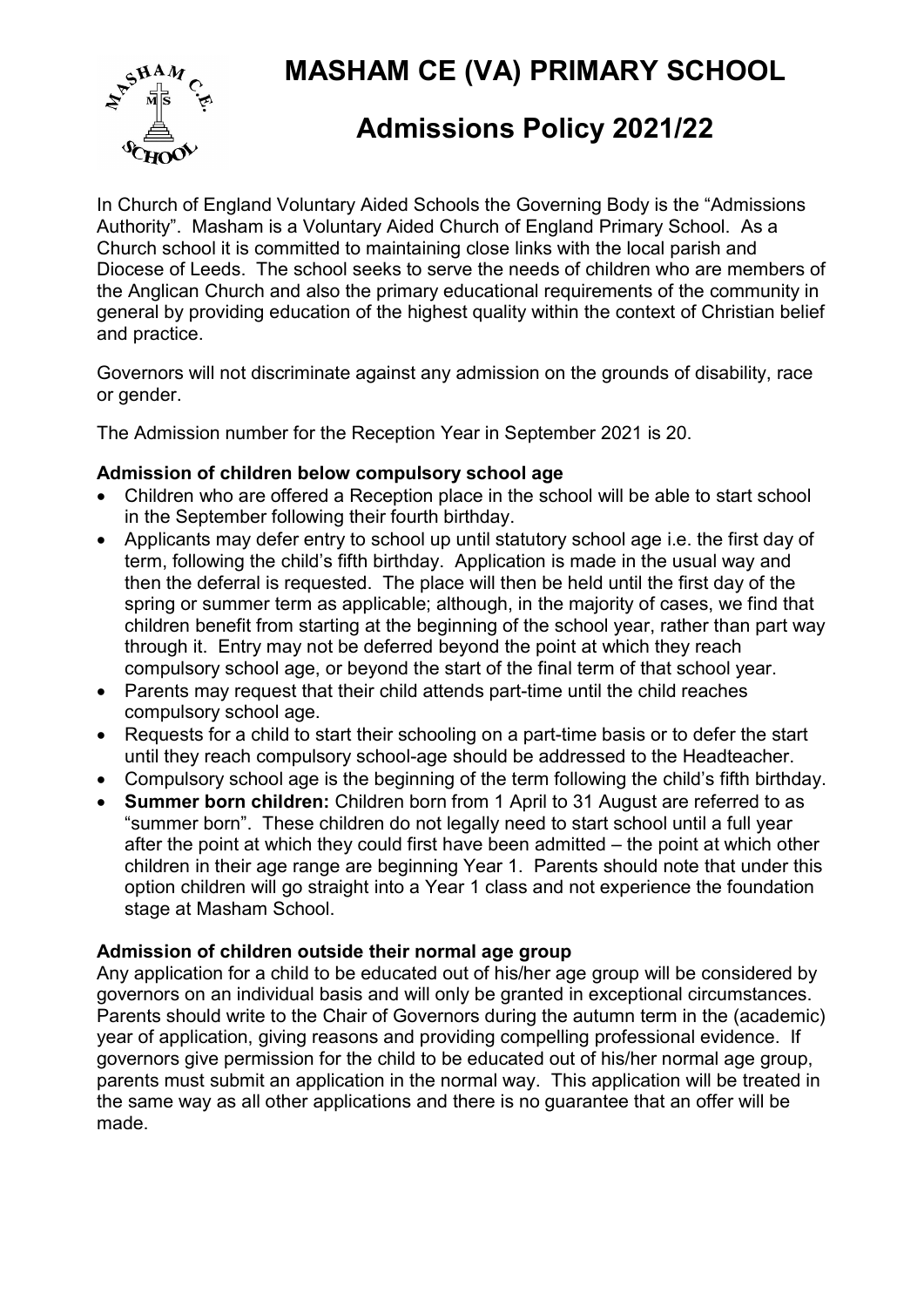### Waiting list

If the school should be oversubscribed, a waiting list will be kept for the remainder of the academic year for which application was made and any places which become available will be allocated in accordance with the criteria set out below.

#### Application for admission at other times

For in-year admissions where the school is oversubscribed, the child/ren will be placed on the waiting list as above. For all in-year admissions, application must be made on the local authority in-year common preference form, but may be sent directly to the school together with a completed supplementary information form.

#### Oversubscription Criteria

Should there be more applications than there are places available then the Governors will allocate places according to the following criteria, which will be applied in the priority sequence in which they are set out overleaf. Only applications made according to the process set out below will be considered.

Children who have an Education Health and Care Plan which names the school will be allocated a place; this is a statutory entitlement, which overrides over subscription criteria.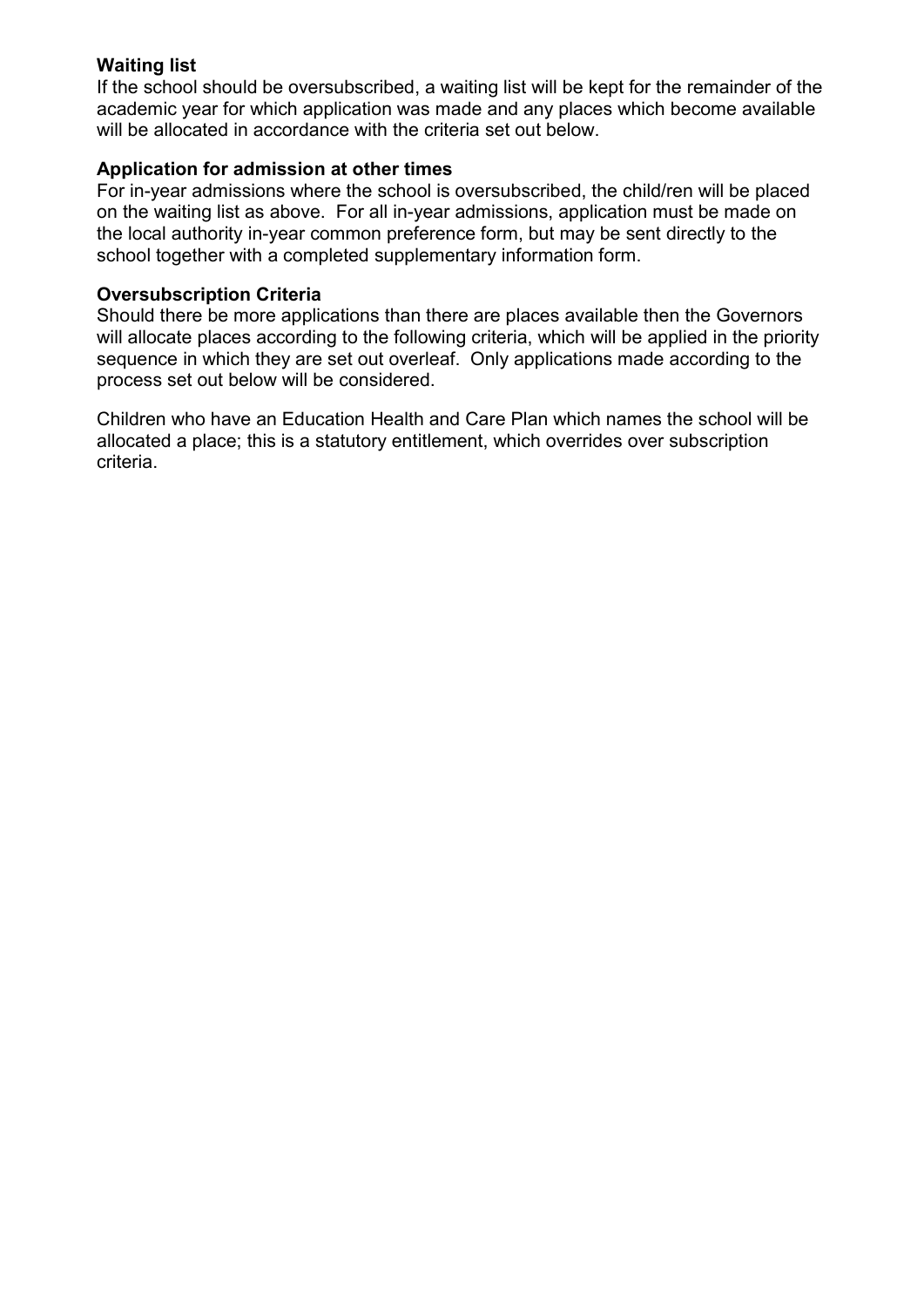| <b>Order of Priority</b>                                                                                                                                                                                                                                                                                                                           | <b>Notes</b>                                                                                                                                                                                                                                                                                                                                                                                                                                                                                                                                                                                                                                                                            |
|----------------------------------------------------------------------------------------------------------------------------------------------------------------------------------------------------------------------------------------------------------------------------------------------------------------------------------------------------|-----------------------------------------------------------------------------------------------------------------------------------------------------------------------------------------------------------------------------------------------------------------------------------------------------------------------------------------------------------------------------------------------------------------------------------------------------------------------------------------------------------------------------------------------------------------------------------------------------------------------------------------------------------------------------------------|
| <b>First Priority</b><br>Looked after children and previously<br>looked after children for whom the school<br>has been expressed as a preference,<br>including those from outside England.                                                                                                                                                         | This applies to all looked-after children.<br>Previously looked after children are<br>children who were looked after, but ceased<br>to be so because they were adopted or<br>became subject to a residence / child<br>arrangement order or special guardianship<br>order.                                                                                                                                                                                                                                                                                                                                                                                                               |
| <b>Second Priority</b><br>Children who appear (to the Admission<br>Authority of the school) to have been in<br>state care outside of England and ceased<br>to be in state care as a result of being<br>adopted.                                                                                                                                    | A child is regarded as being in state care<br>outside of England if they were<br>accommodated by a public authority, a<br>religious organisation or any other provider<br>of care whose sole purpose is to benefit<br>society.                                                                                                                                                                                                                                                                                                                                                                                                                                                          |
| <b>Third Priority</b><br>Children who have officially recognised<br>special social or medical reasons for<br>admission.                                                                                                                                                                                                                            | We will only consider applications in this<br>category if they are supported by a<br>professional recommendation in writing<br>from a doctor, social worker, or other<br>appropriate professional which says that it<br>is essential for your child to go to this<br>school and no other.                                                                                                                                                                                                                                                                                                                                                                                               |
| <b>Fourth Priority</b><br>Children living within the catchment area of<br>the school.                                                                                                                                                                                                                                                              | This relates to any child who resides within<br>the geographical areas of the Parish<br>boundaries and/or historical catchment<br>area of the school i.e. Masham,<br>Ellingstring, Ellingtons High and Low, Ilton,<br>Swinton with Warthermarske. A map<br>showing the Parish and historic catchment<br>area boundaries is available on the<br>website.                                                                                                                                                                                                                                                                                                                                 |
| <b>Fifth Priority</b><br>Any child with siblings already in the<br>school, and who will still be attending the<br>school at the expected time of entry.                                                                                                                                                                                            | Sibling refers to brother or sister, half<br>brother or sister, adopted brother or sister,<br>step brother or sister, or the child of the<br>parent / carer's partner where the child for<br>whom the school place is sought is living in<br>the same family unit at the same address<br>as that sibling.                                                                                                                                                                                                                                                                                                                                                                               |
| Sixth Priority *<br>Any child whose family is a practising<br>member of the Church of England for at<br>least the previous two years, at the time of<br>making application, according to the<br>following criteria:<br>1 <sup>st</sup> At the heart of the church<br>2 <sup>nd</sup> Attached to the church<br>3 <sup>rd</sup> Known to the church | A family is defined as the child, his or her<br>parents or parent. Parent(s) are those who<br>have parental responsibility.<br>At the heart of the church $-$ a frequent<br>worshipper that attends public worship* on<br>average fortnightly for at least the previous<br>two years, at the time of making<br>application.<br><b>Attached to the church – a regular but</b><br>not frequent worshipper, one who attends<br>public worship* on average monthly for at<br>least the previous two years, at the time of<br>making application.<br>Known to the church – an occasional<br>worshipper, eg only attends on special<br>occasions.<br>*includes week day services to allow for |